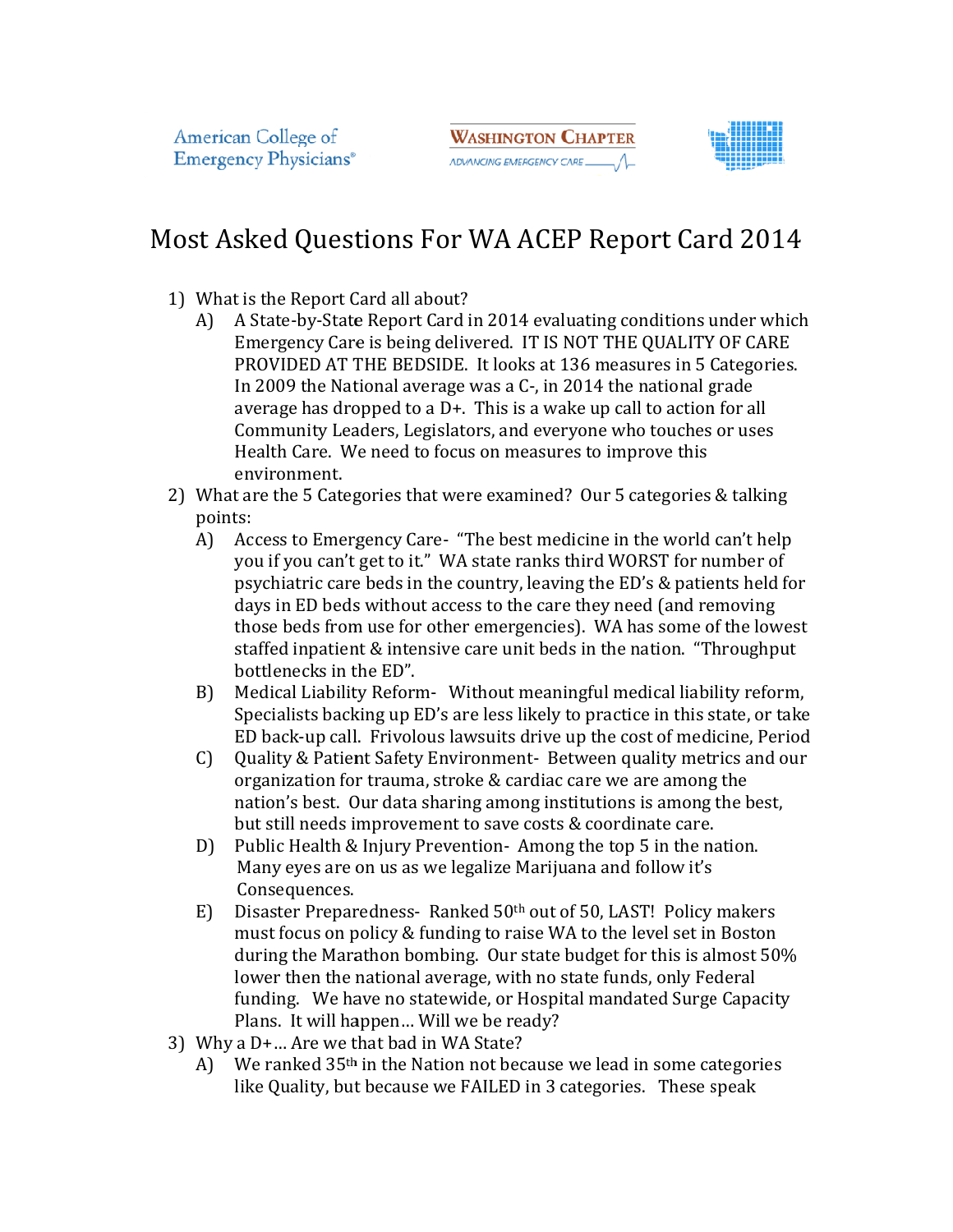directly to the need for support from communities & legislators to help support funding, and decongest overcrowding.

- 4) Give me a few examples of how patients suffer from this "Environment of Care Failure"?
	- A) Pick 3 examples, here are mine:

A mental health patient judged to be a threat to others, only controlled by 4 point restraints. They lay tied to a gurney in the ED for 6 days, two beds down from a stroke patient, awaiting a certified psychiatric bed where their care can truly begin. EVERY ED has this story, some twelve beds deep today.

A patient with a broken jaw from an accident can only find a specialist to repair this, in 9 days, at a hospital 70 miles north, because no oral specialist chooses to risk practice backing up the local ED. Liability reform prevents our back-up for EMTALA mandated care. A backpack filled with nails & explosives sits on a bench in Spokane, but is found prior to its detonation during a parade. Boston, 2 years before. Had it gone off, would the state have been able to rally to the needs of that community? An "F" would suggest we are at risk.

- 5) What is WA ACEP doing to improve our situation specifically?
	- A) First, trying to educate everyone on the crisis we are facing. Trying to speak on behalf of our patients tonight and in 2019. There are specific focuses we are highlighting that need immediate attention.
	- B) A solution to the unacceptable lack of access to inpatient psychiatric care for many of our most at risk patients, friends, & family members. We are dangerously at the bottom of the list of the care we are able to offer these people, and they languish, often congesting and overwhelming our ED's. A statewide priority for this solution needs to have happened yesterday, and the courts have already stated it is unlawful.
	- C) We need a statewide mandated Surge Capacity Plan to be formulated at every Hospital and submitted for review. This prepares us for a Boston Marathon disaster, and the super busy Monday morning next week. Many ACEP members & brilliant individuals work at every level to try to solve this over & over every day. Lets Quantify & Formalize the process, and codify it statewide.
	- D) Working to find funding for the overlooked areas that we rank near or at the bottom of the national list.
- 6) What can our readers/ listeners do to help?
	- A) GET ENGAGED & INVOLVED! Let your legislators know that our health & wellbeing is at the top of our priority lists. Especially when we are the sickest and most in need of care. Support the factors that make it possible for our Heroes in the Emergency Departments to be successful, put lives back together, and save lives.
- 7) Isn't this expensive? Aren't Emergency Rooms the MOST expensive places to get care? Does getting an "A" mean bankrupting the rest of the system?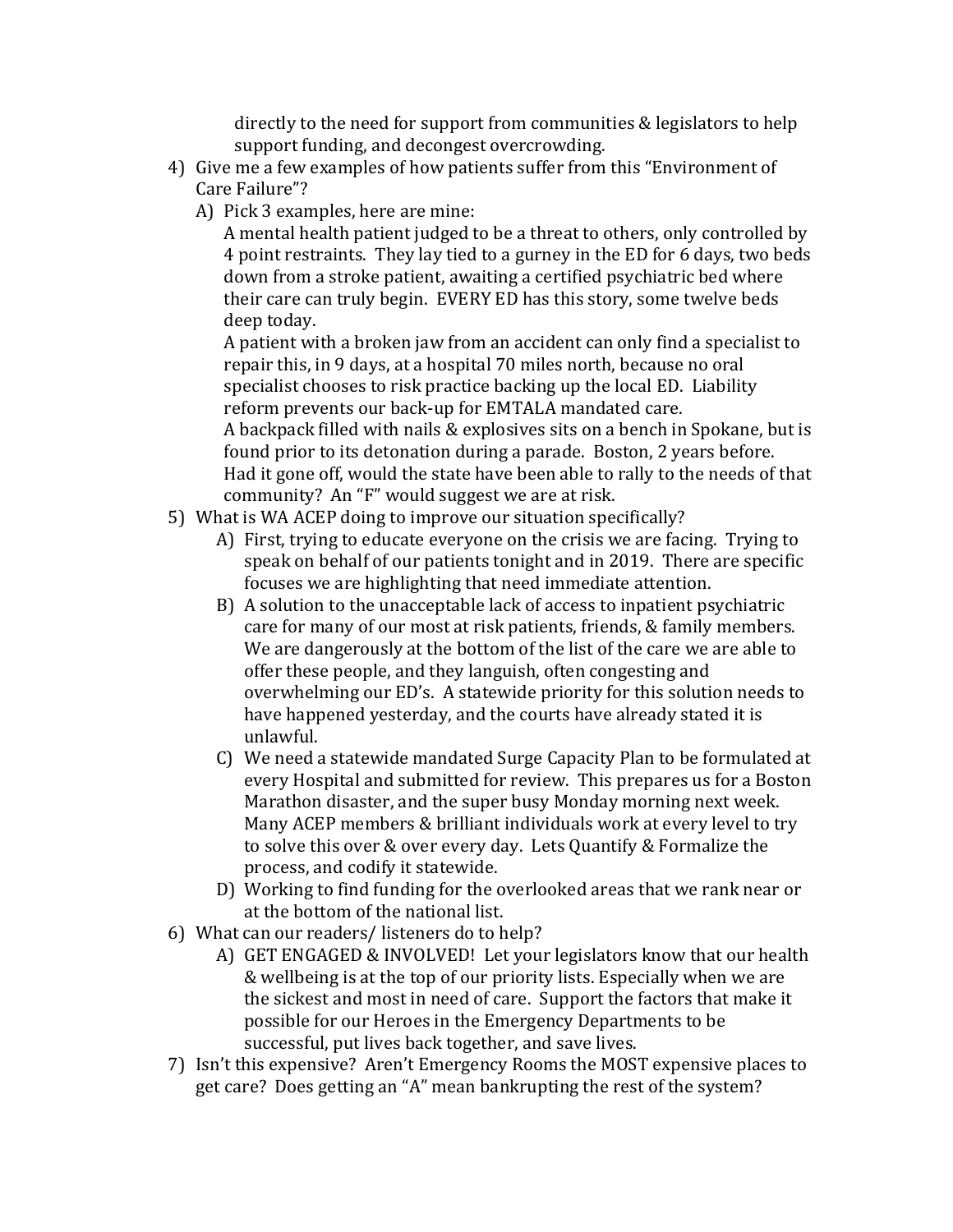- A) Removing the financial barriers to accessing health care is a good thing. Practicing fiscally responsible medicine is mandatory moving forward in 2014. ACEP working through the "ER's is for Emergencies Task Force" is leading the way toward getting the right people, to the right place, at the right time. This will mean cost savings if that right place is to primary care, BUT MUST support access to the ED when people need that. By working to coordinate care across all aspects of medicine, we saved the State Budget over \$32 million dollars last year. We don't need to "break the bank", we need to solve the bottlenecks and fund smart medicine, which actually saves dollars in the long run.
- 8) Doesn't the ACA solve all of this?
	- A) Removing financial obstacles to accessing health care is a good thing. With all its start up problems, the ACA is a first baby step in that direction. But "having insurance" in no way guarantees having access to health care. The most recent study published in Science, out of Oregon, shows getting some additional Medicaid coverage increases visits to both Primary Care & Emergency Departments for the first 18 months. The key moving forward is increasing access to the Primary Care portion of health maintenance, and coordination of the highest utilizer's needs. The Report Card speaks directly to this need for access; an area WA state is trying to improve upon, but still faces a huge climb.
- 9) So… What's an "A" state look like, and how do we get there?
	- A) There was no "A" state; no one has all the answers. That's why a national dialogue is needed, to find everyone's best practices, and share those. Fore instance, the "WA State 7 Best Practices" is a landmark, national benchmark for coordinating the needs of our highest utilizers & most at risk patients in the ED's of our state. So give us an A there. But to strive to become an "A" state overall, we have to use the Report Card as a map to show us our failures and direct us to role models. So, we can coordinate disaster responses like Massachusetts. So, we can adopt liability reform and benefit from the increased recruiting and engagement to hospital's ED back up, like Texas. So, we can look at solutions in certain markets like San Antonio for care for chronic inebriation, or using Telemedicine to evaluate and hospitalize psychiatric patients (like Boston). All this needs to be done with the intent of decongesting the ED's to allow them to focus on the sickest & most critically injured in our communities.

## TAKE HOME QUOTE

The ACEP Report Card is an evaluation of the Environment of Health Care in our communities that support Emergency Medicine. It is not a grade on the quality of care at the bedside. With a  $D+$  grade, it is a stark wake up call to action for everyone